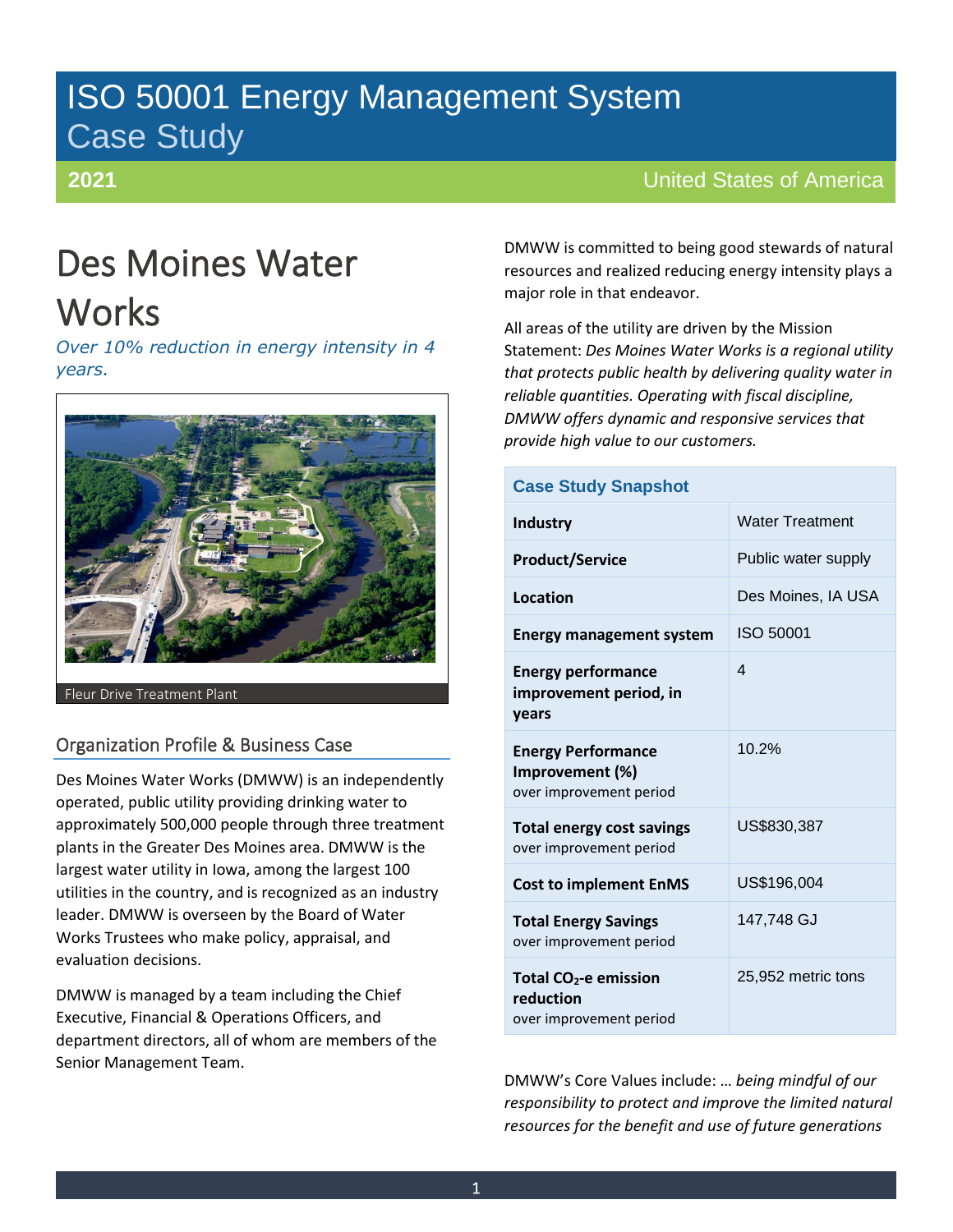*through challenging traditional approaches, developing best in class practices, and seeking opportunities to apply emerging technologies.*

Energy management is an important part of DMWW's overall business strategy and rationale; so much so, the Board of Trustees created Policy 621. The policy drives the EnMS. It is presented here in its entirety.

*621 Energy Policy. Des Moines Water Works is committed to continual improvement in its energy performance by using energy cost-effectively and efficiently, while being environmentally responsible. To achieve this, we are committed to:*

*621.1 Improving energy performance by implementing and continually improving an effective energy management system that supports all operations and customer satisfaction.*

*621.2 Measuring and continuously endeavoring to reduce energy consumption.*

*621.3 Purchasing energy efficient products and services.*

*621.4 Complying with applicable legal and other requirements related to energy use, consumption, and efficiency.*

*621.5 Considering energy performance in long-term planning, engineering design, and modifications to facilities, equipment, systems, and processes.*

*621.6 Providing the resources and information needed to set and achieve the energy objectives and targets with regular review.*

*621.7 Advocating for energy performance through efforts to educate, engage and raise awareness about energy performance improvement across stakeholder groups including agencies, non-governmental organizations, utilities, and policymakers.*

Our goal was very simple: Continually improve our energy intensity through financially viable projects and operational adjustments.

*"ISO 50001 has helped Des Moines Water Works create and follow a systematic approach to reducing energy intensity. As a result, we continue to enjoy significant energy cost savings and reduced CO<sup>2</sup> emissions."*

—Ted Corrigan, CEO



# Business Benefits

DMWW has three major energy sources: Electricity is the major production energy source; natural gas is used for heating; and gasoline is used in the fleet of 110 vehicles.

Combining the three energy sources for 2017-2020, the annual improvement in energy intensity was 5.12%, 1.88%, 1.95% and 1.23% respectively. Overall energy intensity improvement was 10.18% over the four years. The combined annual improvements resulted in energy savings of US\$830,387. The 2021 global average cost of electricity for business is US\$0.127 per kWh. DMWW's average cost is US\$0.052 per kWh. At the global average, DMWW would have saved US\$1,873,794.

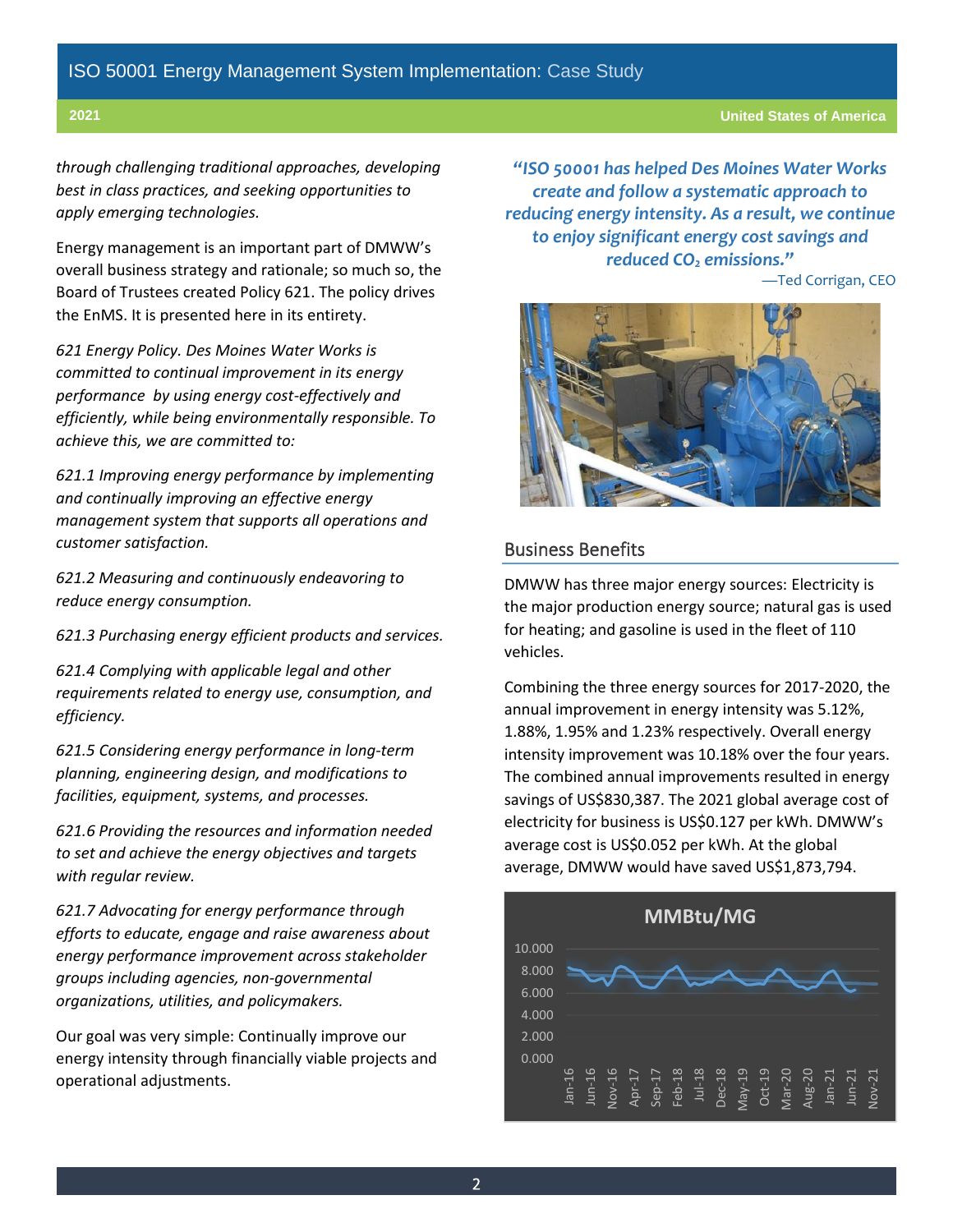Avoided CO<sup>2</sup> emissions totaled 25,952 metric tons.

Non-energy benefits include:

- Critical equipment reliability.
- Wire-to-water efficiency of 38 pumps totaling over 18,000 electric hp is monitored and analyzed monthly to flag equipment issues. This allows MRO staff to investigate and make needed repairs before catastrophic failure occurs.
- Employee awareness has led to efficiency suggestions and reduced idling of fleet vehicles.
- Public awareness of our EnMS and subsequent positive financial and environmental impacts have improved public opinion of DMWW.

Detailed financial records relating to the implementation of the EnMS show the total cost of implementation including certification audits was \$196,004. Staff time was 686 hours and consultant hours totaled 689 for a combined total of 1,375 hours. The DOE pilot project training added 1,184 staff hours.





#### Plan

DMWW has been implementing energy efficiency projects since at least 1992. By 2013, most of the lowhanging fruit had been picked. In 2014, the CEO directed and empowered staff to reach higher and do better.

#### *Top Management Commitment*

Fortunately for DMWW, the CEO championed energy management with the Senior Management Team (SMT). The CEO was a powerful force and super-salesman. The SMT voted unanimously to proceed with ISO 50001 as did the Board of Water Works Trustees.

Board Policy 621.6 committed resources, both financial and labor, to achieve energy intensity improvement goals and objectives.

### *Energy Consumption and Use*

DMWW had a few sub-meters, tracked gasoline use manually by fleet vehicle, and had access to historical energy related invoices. Heeding the adage, "You can't manage what you don't measure.", a plan was quickly put into place to purchase and install about 70 networked electric sub-meters, 110 fleet vehicle GPS tracking modules, natural gas sub-meters, flow meters, and pressure transducers. In the meantime, we would calculate consumption and where energy was being used by tracking runtime and applying nameplate energy data.

Historical energy bills had long been entered into a spreadsheet so it would be easy to pull that data for use in the EnMS.

#### *Department of Energy's Pilot Program and eGuide*

Ensuring that the EnMS would support DMWW's goals, objectives, and targets for implementation relied heavily on the CP EnMS and additional training.

The US Department of Energy's Advanced Manufacturing Office of Energy Efficiency & Renewable Energy sponsored a pilot program for water/wastewater facilities. DMWW was fortunate to be one of the participating utilities, using it as the foundation to build our system on. The Energy Team logged 1,184 hours of live training at select locations around the country.

The emphasis of the pilot program was intensive training on ISO 50001 and Superior Energy Performance™ (ANSI/MSE 50021) and how to implement the energy management system.

Included in the training material was the eGuide (replaced by 50001 Ready Program), a collection of 136 templates, worksheets, and examples of how to plan and implement the standards. These resources were used heavily in the planning stages of implementation.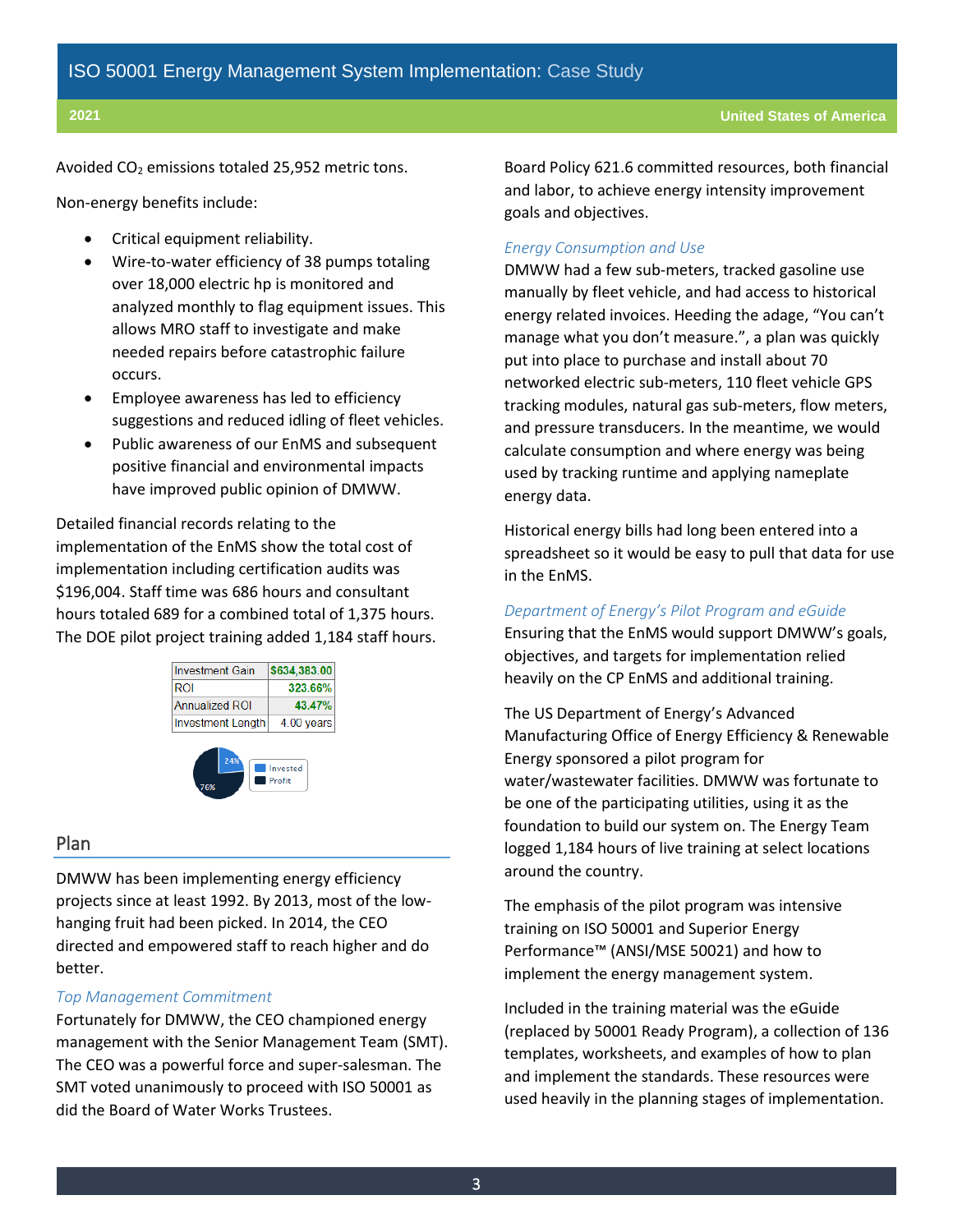#### *Collect Data, Review, Analyze, Prioritize*

Data was collected back to 2015 and included utility bills, production units, weather, motor nameplate, pump nameplate, run times, financials, and building characteristics.

Using the data, an energy balance spreadsheet was created broken down by systems. Within each system, equipment was identified along with its nameplate kW. Annual energy consumption was calculated for each piece of equipment by applying the load factor (actual percent loaded) and duty factor (percent annual run time). The energy balance was calculated by dividing the total calculated energy consumption by the actual energy purchased. The balance was 98.73%.

From this data, we identified the significant energy users we would focus on. In several cases, pumps with throttled discharge valves were given high priority.

#### *Top Management Involvement*

As mentioned earlier in this case study, top management directed staff to manage energy. Throughout the implementation process, the CP EnMS was invited to senior management team meetings once a month where progress reports were presented, and senior management would provide direction, suggestions, and motivational support.

#### *Resources*

With full support of the management team and Board of Water Works Trustees, obtaining financial and human resources was written into Board Policy. See 621.6 on page 2.

*"ISO 50001 Energy Management System provides best route navigation to manage energy on the same level as finance, personnel, and processes. "* —Douglas Oscarson, Energy Manager

# Do, Check, Act

#### *Timeline*

In late 2014, realizing energy should be managed much like finance, treatment processes, personnel and

construction projects, the CEO made the decision to obtain an in-house Certified Practitioner in Energy Management Systems (CP EnMS). The CP EnMS would lead energy management efforts, assess progress, and ensure continual improvement based on ISO 50001.

Soon thereafter, DMWW was recruited by the US Department of Energy (DOE) to participate in a pilot program for the water/wastewater sector to implement ISO 50001 as an energy management system and work towards the DOE's Superior Energy Performance® companion certification. The pilot program was successfully completed in the Summer of 2016.

Also in 2016, DMWW joined the Department of Energy's Better Plants Challenge and set a goal of reducing energy intensity by 25% over ten years.

In November 2017, DMWW became the first water utility in the USA to certify to both ISO 50001 and Superior Energy Performance® at the Fleur Drive Treatment Plant Campus. The campus includes administrative offices, fleet, fabrication, engineering, water treatment/distribution and management of over 3000 acres of watershed parklands.

The other two treatment plants will become certified to ISO 50001 and Superior Energy Performance® in 2021.

#### *Energy Team*

The CP EnMS recruited staff from the Engineering and Water Production (WP) departments to form the Energy Team. Water Production MRO staff control nearly 80% of all energy used from all sources so it was important to have them represented. The WP department is also home to the electricians, control system specialists and operational staff, all of whom would play a major role during implementation of the ISO 50001 and associated projects.

The Energy Team is empowered to use the EnMS to support organizational goals, objectives, and targets with SMT oversite. Energy analysis is woven into the company's operations. Purchasing, engineering, operations, fleet, and distribution are all included in energy analysis to support Board Policy 621.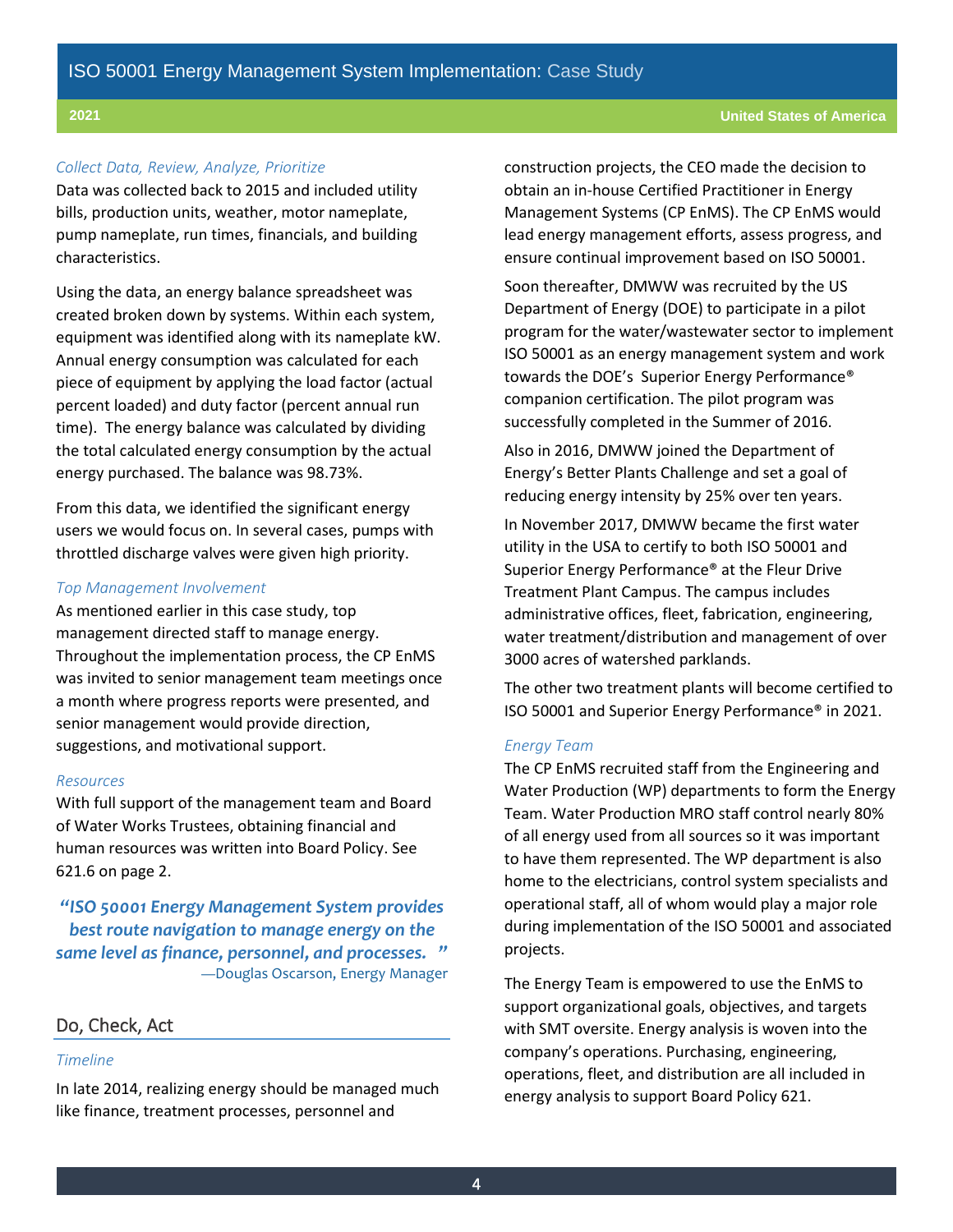#### *Objectives, Targets & Action Plans*

To date, sixteen objectives have been created with twenty-three associated actions plans (activities). Some key activities identified and implemented that have contributed to improved energy performance are:

- 100% conversion to LED lighting
- Upgrade building management systems and insulation
- Fleet idling reduction
- Numerous VFDs to eliminate throttled valves
- Real-time energy monitors for control center
- Require steam/condensate leaks to be classified as urgent

Critical targets were achieved by utilizing the energy team's knowledge and skills and the resources provided by top management.

#### *Measurement, Analysis & Performance Improvement*

Energy Performance Indicators (EnPIs) were developed for each of the three energy sources. Energy units from all three sources were converted into MMBtu.

- The electric EnPI is MMBtu/Million gallons pumped.
- The natural gas EnPI is MMBtu/HDD
- The gasoline EnPI is MMBtu/fleet run hour.

Heeding the adage, "You can't manage what you don't measure.", an aggressive metering project saw the installation of over 180 networked sub-meters on distribution switchgear & panels, significant energy users (SEUs), and fleet vehicles. Numerous flow meters and pressure transducers were installed on SEUs to augment energy data. The data is brought into the SCADA system and is recorded in a historian database. From that database, trends are analyzed, and queries are run to develop detailed SEU performance.

Sub-meter data showed over 75% of all energy is consumed pumping water with electric motors (combined 18,000 horsepower). The most in-depth analysis is performed on these systems. Wire-to-water efficiency is calculated regularly with many larger

systems programmed to display real-time efficiency in the Control Center.

Using results from analysis, objectives and associated targets and action plans were developed and prioritized based on Life Cycle Cost (LCC) analysis. On many projects, generous incentive rebates from the electric utility brought the cost down so the normal budget process could be bypassed.

Analysis also supports equipment reliability by flagging possible electric and mechanical issues that ultimately impact reliability and efficiency.

All energy related data is collected, summarized, and analyzed monthly by the CP EnMS.

Action plans are tracked on a Register of Implemented Actions where actual measured or calculated energy savings are balanced with actual energy consumption.

Performance improvement is calculated using the DOE's EnPI Tool within Excel. The tool uses regression analysis to establish a normalized baseline of energy consumption, track annual progress of intensity improvements, energy savings, and  $CO<sub>2</sub>$  emission reductions that account for variations in weather, production, and other variables.

DMWW's baseline is 2016 with reporting periods of 2017-2020.

The variables used are production, weather, fleet runtime, and main breaks.

The tools and resources used are extensive instrumentation, SCADA Historian, submeters, energy invoices, EAM, and a fleet tracking system.

#### *Communication & Management Review*

Throughout the EnMS implementation process and continuing today, the Energy Team keeps constant communication with senior management open with monthly energy reports, energy forecasts, SEU inefficiency flags, and weekly departmental fleet idling reports.